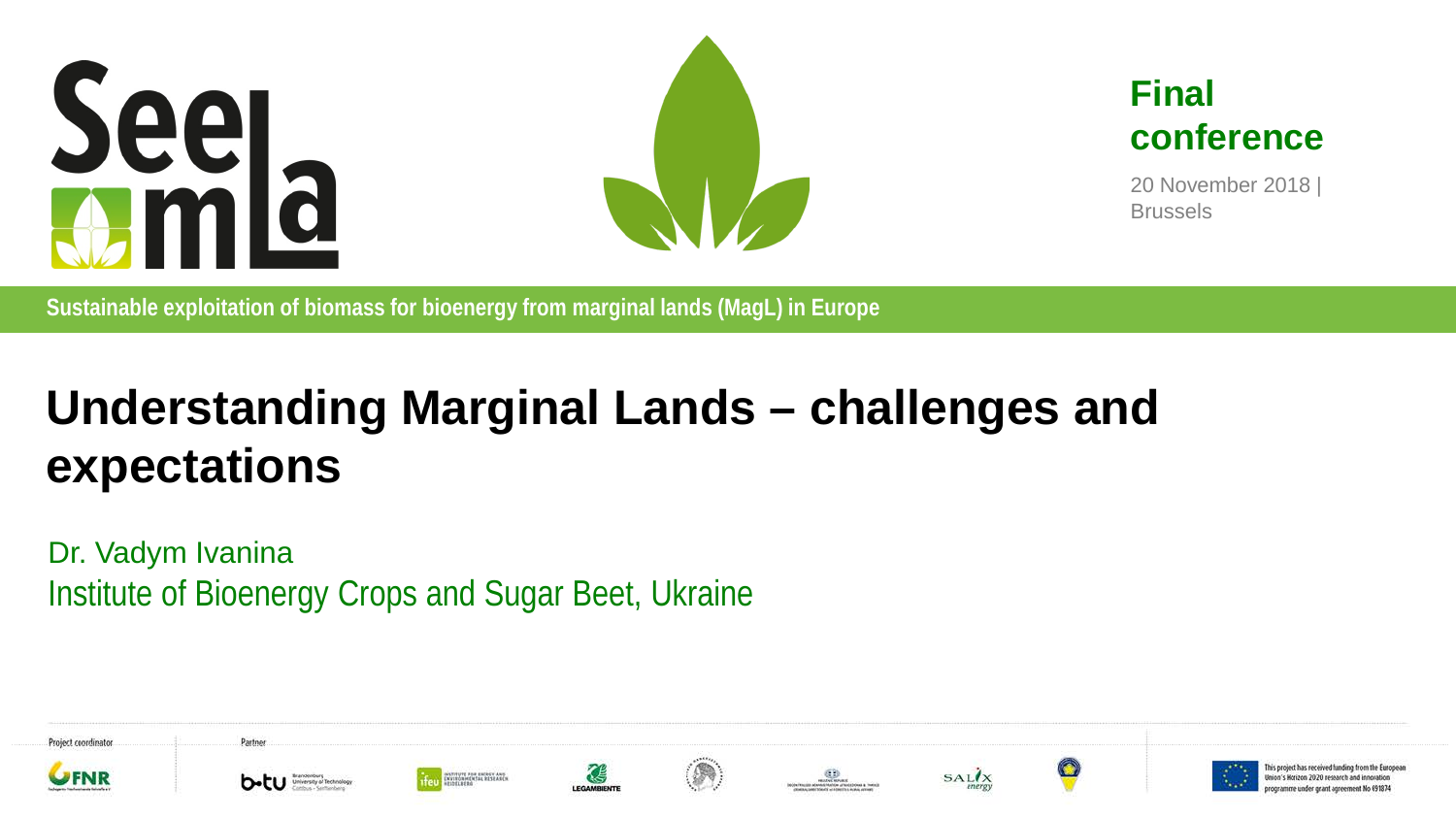

## **What is marginal land?**

**1) Economic definition – that is an area where a cost-effective production is not possible, under given site conditions, cultivation techniques, agricultural policies as well as macro-economic and legal conditions"** (Schroers 2006); **where revenue is just equal to costs of production** (Galbraith 1932)

**2) Physical and production definition is based on soil suitability and restrictions are often adopted by soil scientists and agronomists for the purpose of land use planning. It refers to land of poor quality for agriculture or susceptible to erosion or other degradation** (Lal 2005)

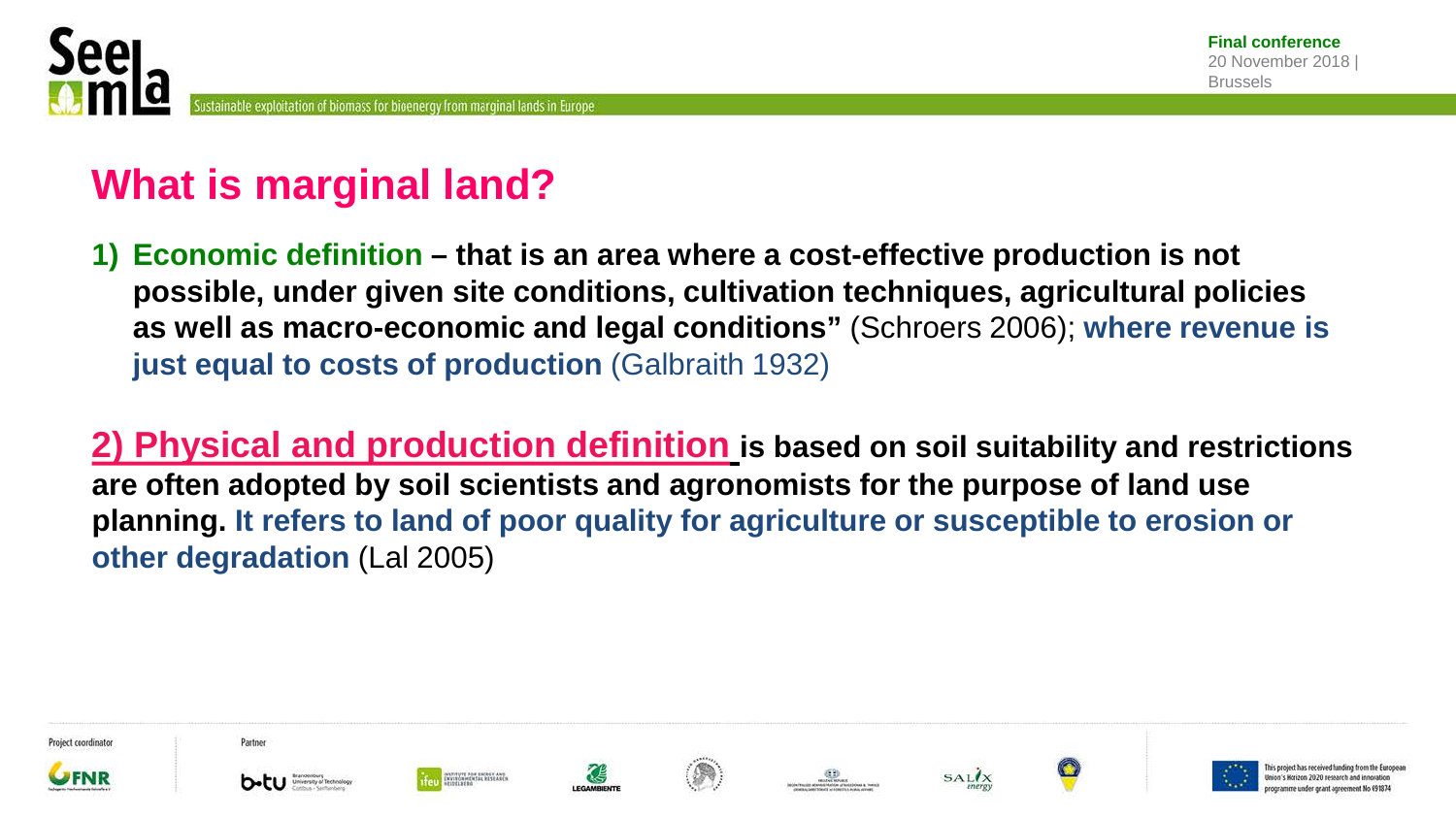

#### **Terms of marginal land**:

**unproductive land, waste land, under-utilized land, idle land, abandoned land, degraded land, surplus land, conservation reserve programme land (CRP), barren land, carbon-poor land, fallow land, set aside land, waste land, reclaimed land, contaminated land, etc.**

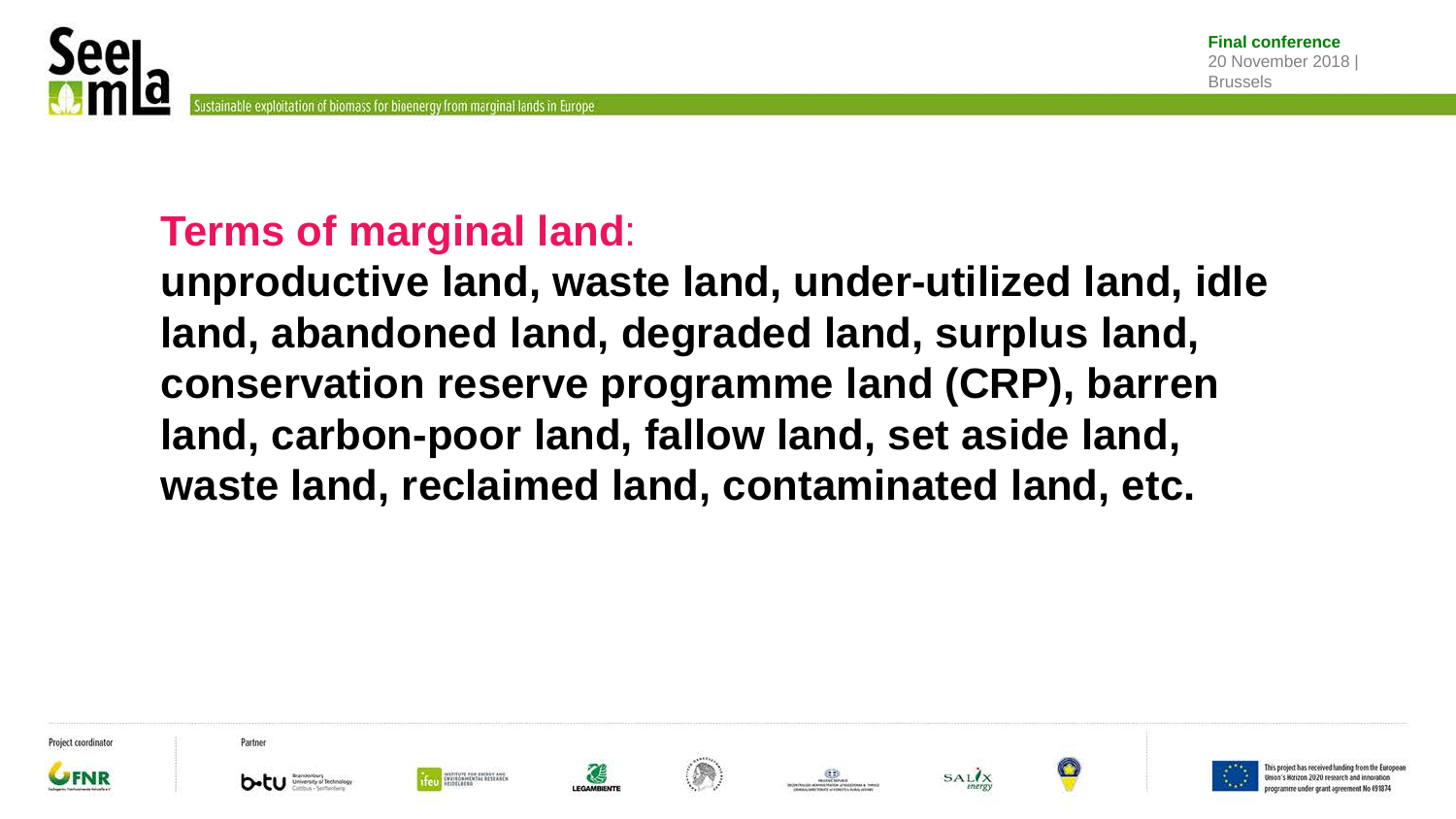

Brussels

Sustainable exploitation of biomass for bioenergy from marginal lands in Europe



**LEGAMBIENT** 

**Figure 1.** Terms attributed to marginal land in the SEEMLA approach (developed by BTU-CS) modified after and adapted from Dauber et al. (2012)

*based on the figure by Dauber et al. (2012) (modified)*



b÷t∪



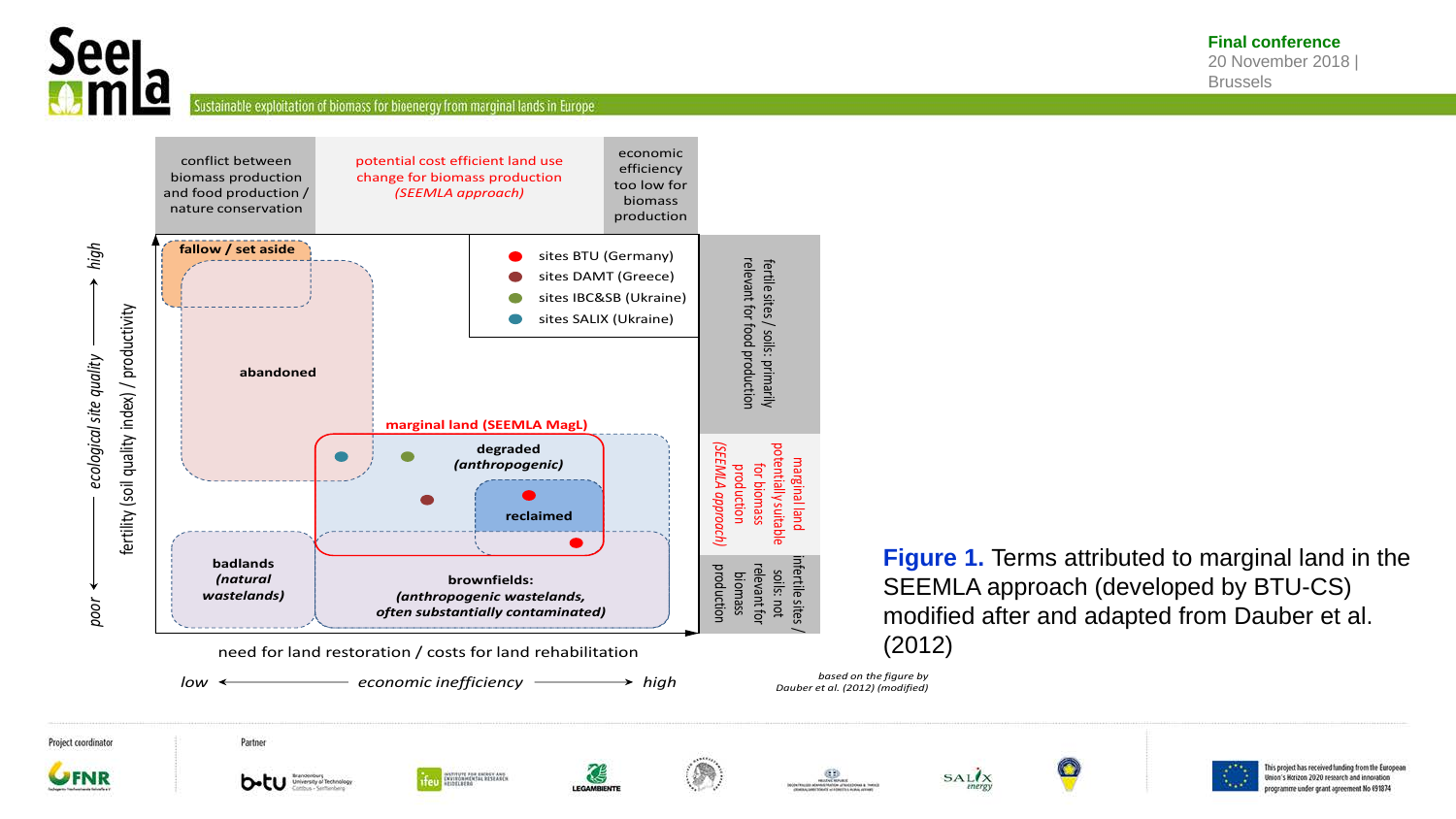

Sustainable exploitation of biomass for bioenergy from marginal lands in Europe

## **SEEMLA approach for MagLs definition and classification**

Project coordinator



Partner





Œ











 $\bullet$ 



This project has received funding from the European Union's Horizon 2020 research and innovation rogramme under grant agreement No 691874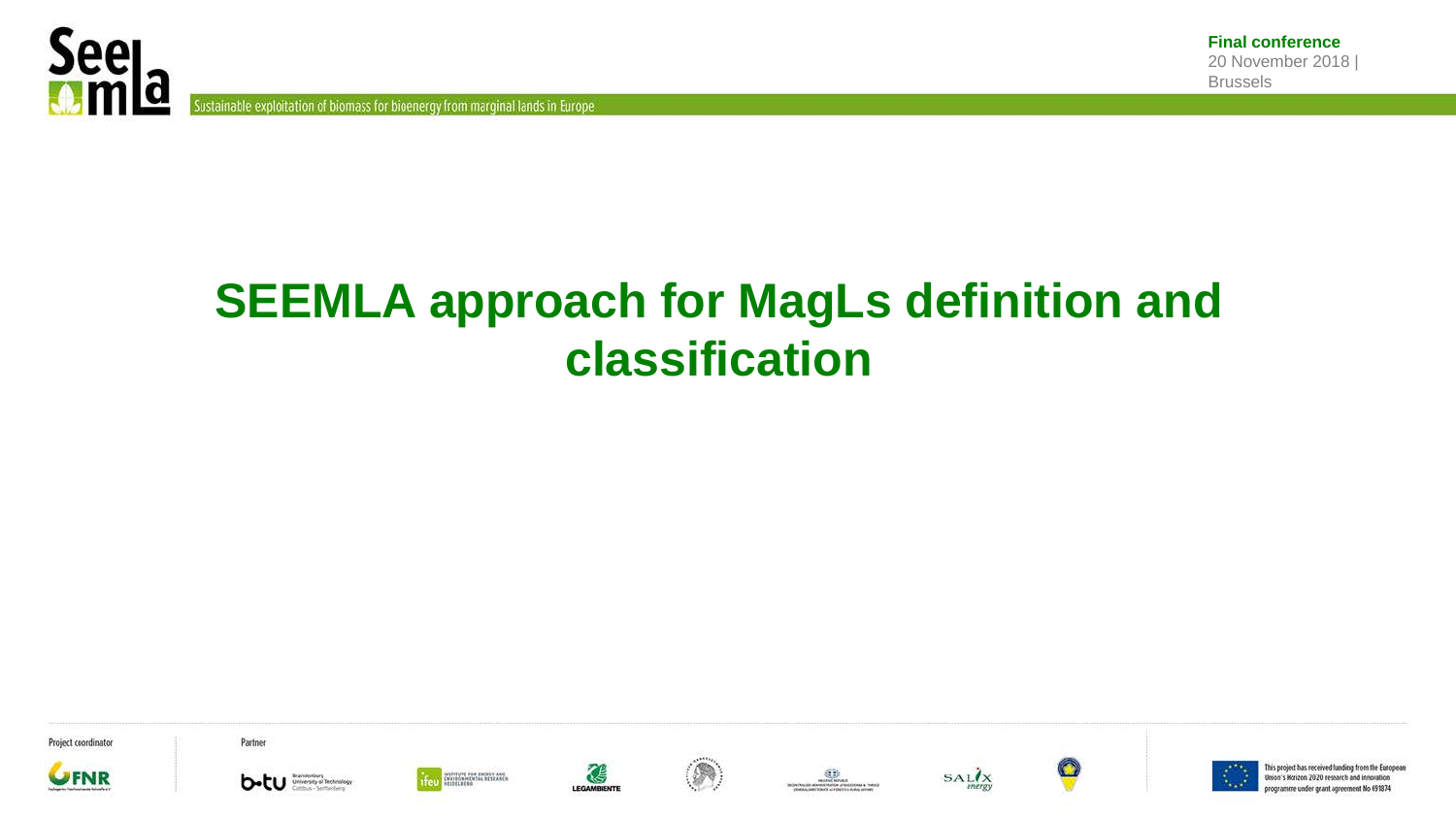

s project has received funding trom the

nion's Horizon 2020 research and inno

Sustainable exploitation of biomass for bioenergy from marginal lands in Europe

#### **Figure 2. Criteria of MagLs definition and classification by SEEMLA**



SALIX

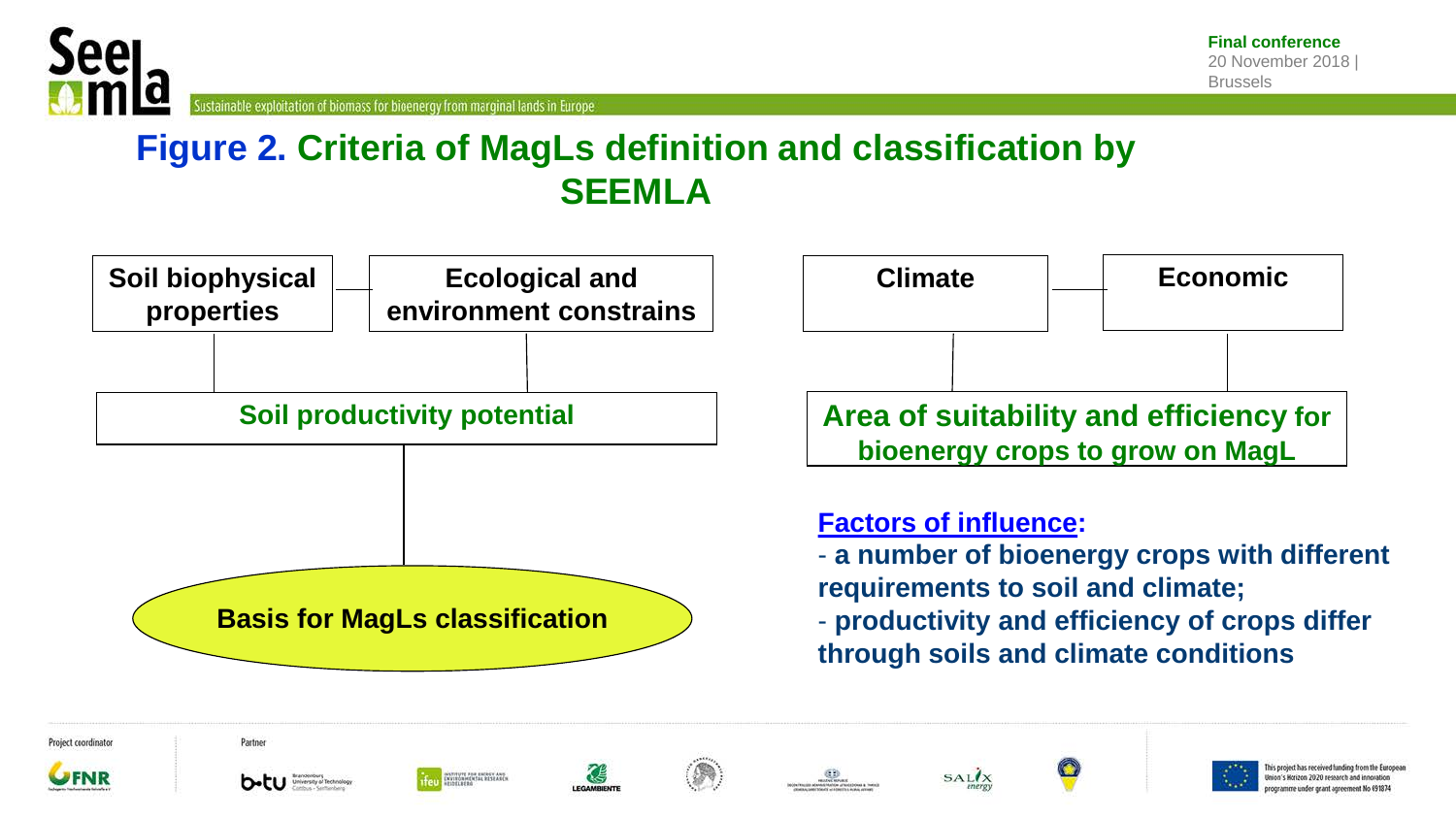

## **Table 1. Scientific vision to key soil properties of MagLs definition**

|                              |                         | <b>Criteria of land marginality</b> |                             |           |           |           |            |                                         |                   |
|------------------------------|-------------------------|-------------------------------------|-----------------------------|-----------|-----------|-----------|------------|-----------------------------------------|-------------------|
| <b>Author</b>                | soil biophysical        |                                     |                             |           |           | ecologic  |            |                                         |                   |
|                              | <b>low</b><br>fertility | shallow<br>rooting                  | unfavo-<br>rable<br>texture | saline    | sodicic   | acidic    | overwet    | <b>steep</b><br><b>slop</b><br>(eroded) | contami-<br>nated |
| Gopalakrishnan et al. (2011) |                         |                                     |                             |           |           |           | $\ddot{}$  | $\pm$                                   | $\pm$             |
| Confalonieri et al. (2014)   |                         | $+$                                 | $\ddagger$                  | $\ddag$   | $\ddot{}$ | $\ddot{}$ | $\ddagger$ | $\ddot{}$                               |                   |
| Orshoven et al. (2014)       |                         | $+$                                 | $\ddag$                     | $\ddot{}$ | $\pm$     | $\ddot{}$ | $+$        | $\ddag$                                 |                   |
| Milbrandt & Overend (2009)   | $\ddot{}$               | $\pm$                               | $\ddot{}$                   | $\ddot{}$ | $\ddag$   | $\ddot{}$ | $+$        |                                         |                   |
| Liu et al. (2011)            | $\div$                  | $+$                                 | $\ddot{}$                   | $\ddot{}$ | $\ddot{}$ | $\ddag$   | $+$        | $+$                                     | $+$               |
| Kang et al. (2013)           | $\pm$                   |                                     |                             | $\ddag$   | $\ddag$   |           | $\ddagger$ | $\pm$                                   |                   |

Project coordinator



b.tu **below** of behaviors





**LEGAMBIENTS** 







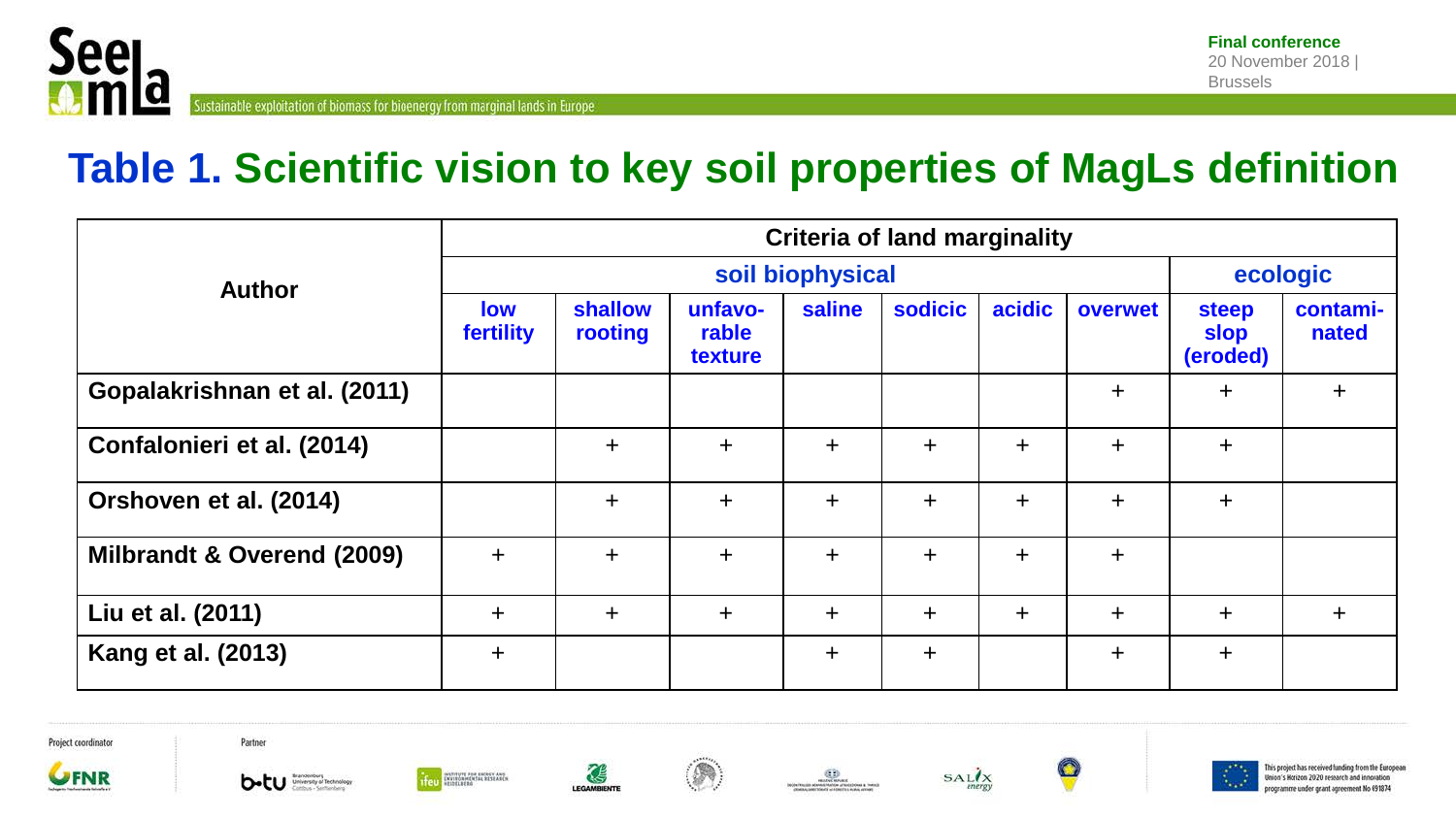

#### **Table 2. MagLs classification:**

| <b>Categories of MagL</b> | <b>Criteria</b>                                   |
|---------------------------|---------------------------------------------------|
| 1. Shallow rooting        | low soil depth with down hard pan                 |
| 2. Low fertility          | low ranking scores (SQR)                          |
| 3. Stony texture          | high volume percentage of stones                  |
| 4. Sandy texture          | high sand percentage                              |
| 5. Clay texture           | high clay percentage                              |
| 6. Salinic                | high content of salts                             |
| 7. Sodicic                | high exchangeable sodium content                  |
| 8. Acidic                 | low pH                                            |
| 9. Overwet                | low underground water table, gleyic color pattern |
| 10. Eroded                | steep slop                                        |
| 11. Contaminated          | high content of nitrate in groundwater            |





b-tu **book** 







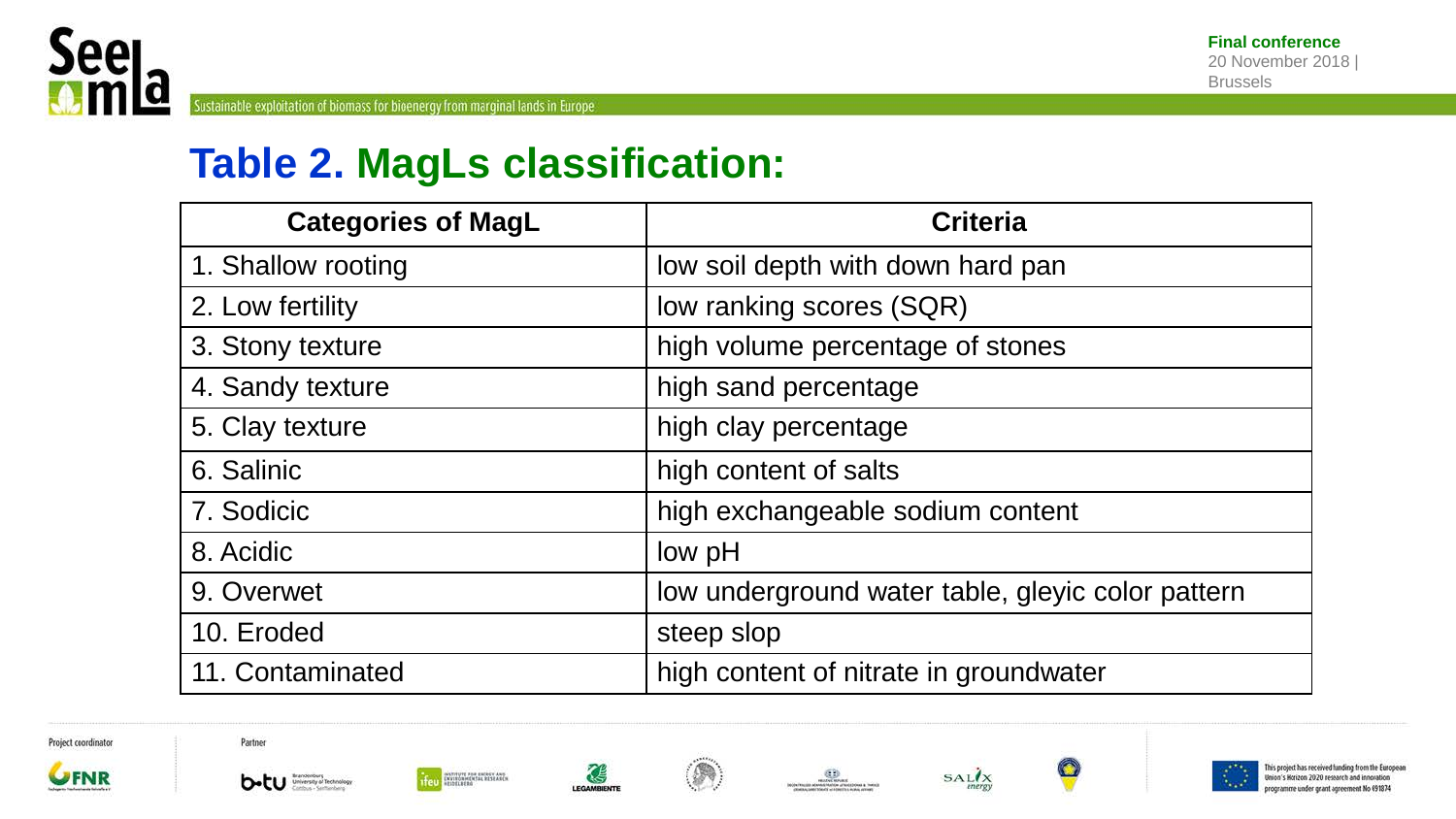

project has received funding trom the Eu

tion's Norizon 2020 research and innova

## **Figure 3. Two constrains of marginality indicators in bioenergetics**



**Gopalakrishnan et al. (2011)** emphasized that the key features of current definitions of marginal lands, based on economic, soil health, and environmental criteria, require the development of new **methods that can identify land that is marginal for conventional crops but not marginal for bioenergy crops**.

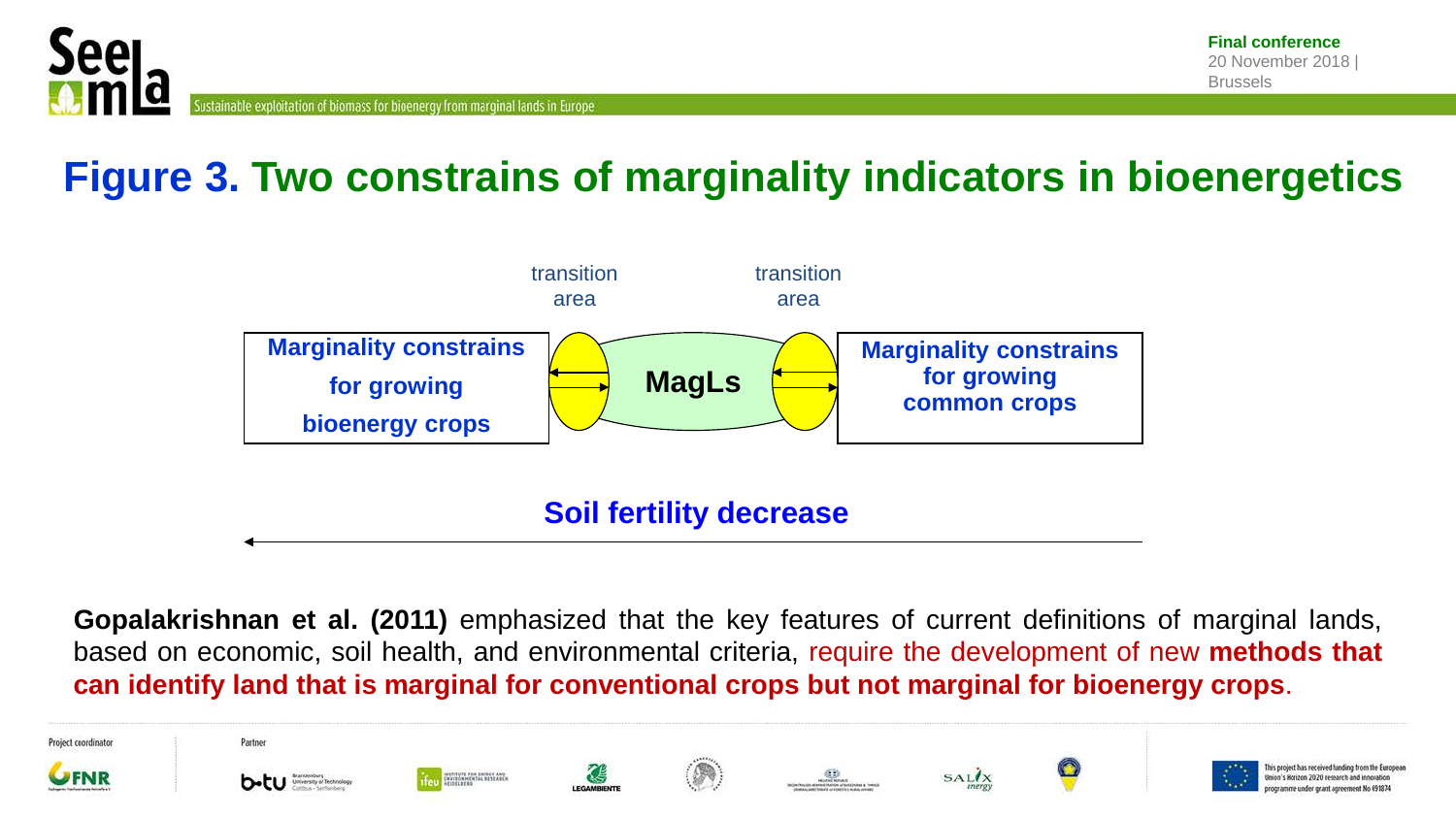

Project coordina

 $\bm{\mathsf{U}}$ FNI

Sustainable exploitation of biomass for bioenergy from marginal lands in Europe

#### **Table 3. Regulation EU(1305)2013** – indicators of **MagLs for conventional agriculture**

| <b>Category</b>                           | <b>Criterion</b>                                                             | Threshold (indicator) for conventional agriculture             |  |  |  |  |  |
|-------------------------------------------|------------------------------------------------------------------------------|----------------------------------------------------------------|--|--|--|--|--|
| Soils unfavorable biophysical properties  |                                                                              |                                                                |  |  |  |  |  |
| <b>Shallow rooting</b><br>depth           | Depth of soil to hard pan                                                    | $\leq$ 35 cm                                                   |  |  |  |  |  |
| Low natural fertility                     | <b>Fertility rating</b>                                                      | SQR scores $\leq 40$                                           |  |  |  |  |  |
| Unfavorable textured                      | Relative abundance of clay, sand or                                          | $\geq$ 10 volumetric % of rocks, boulder                       |  |  |  |  |  |
| and stoniness                             | coarse material in topsoil                                                   | Sand, loamy sand $\geq 40\%$ within 100 cm                     |  |  |  |  |  |
|                                           |                                                                              | $\geq 50\%$ clay                                               |  |  |  |  |  |
| <b>Salinic</b>                            | Content of salts                                                             | $\geq$ 3.2 dS/m in topsoil                                     |  |  |  |  |  |
| <b>Sodicic</b>                            | Content of exchange sodium                                                   | $\geq$ 4.8 ESP within 100 cm                                   |  |  |  |  |  |
| <b>Acidic</b>                             | Content of hydrogen ion                                                      | $pH(H2O) \leq 5.5$ in topsoil                                  |  |  |  |  |  |
| Soil wetting and gleyic<br><b>Overwet</b> |                                                                              | Gleyic color pattern within 40 cm                              |  |  |  |  |  |
|                                           |                                                                              | Wet 80 cm $> 6$ months                                         |  |  |  |  |  |
| <b>Ecologic constrains</b>                |                                                                              |                                                                |  |  |  |  |  |
| <b>Eroded</b>                             | Slope steepness                                                              | $\geq 12\%$                                                    |  |  |  |  |  |
| Contaminated                              | Presence of nitrate in groundwater                                           | $≥ 10$ mg L-1                                                  |  |  |  |  |  |
| b.tu <b>Streetly of Technology</b>        | <b>WATHUT FOR ENERGY AND</b><br>ENVIRONMENTAL RESEARCH<br><b>LEGAMBIENTE</b> | <b>SAL</b><br>HELENE MAYARE<br>LAMAS MAYOR (PRACEDONA & THOUS) |  |  |  |  |  |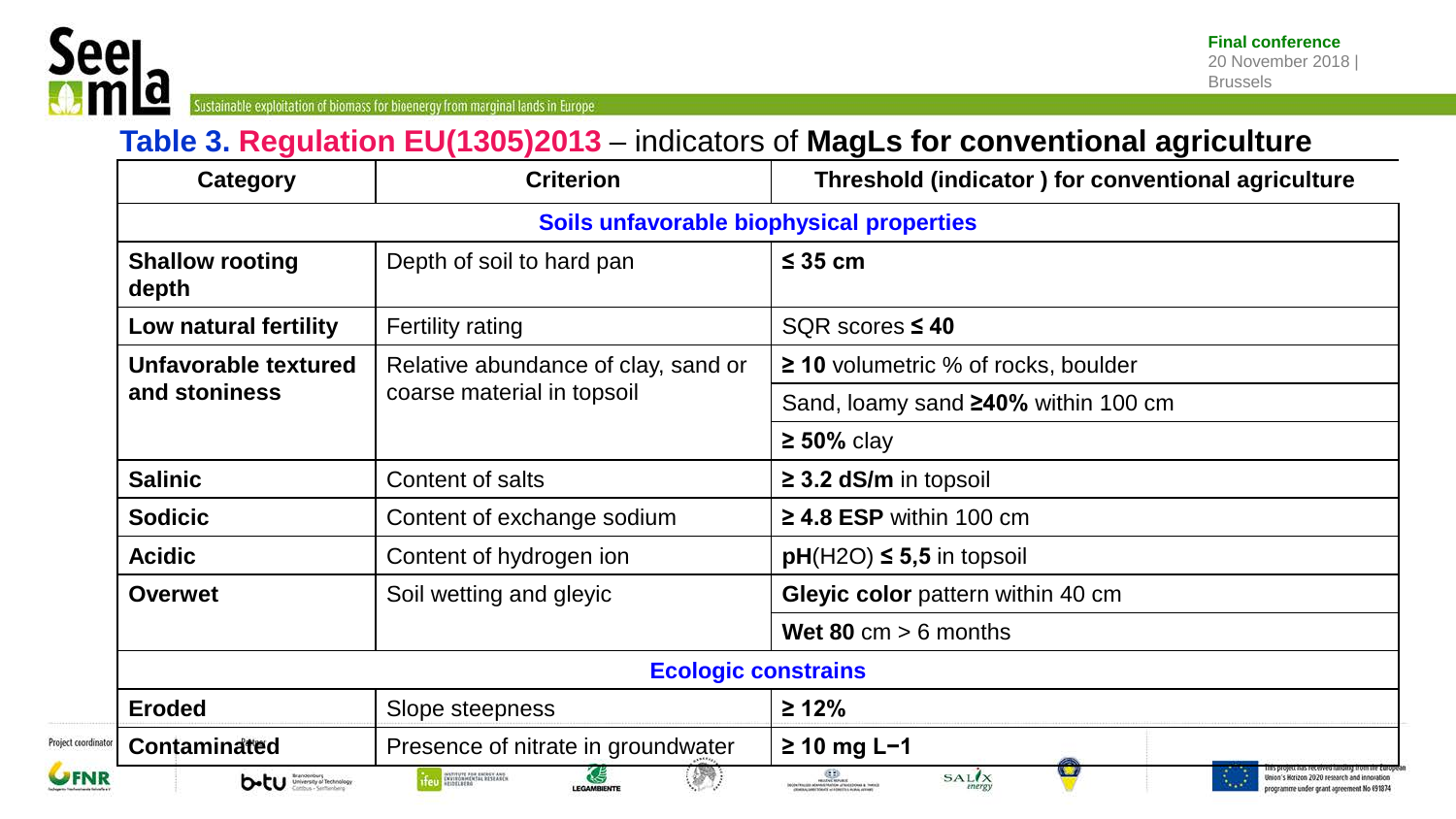

#### **Table 4. Range of MagL indicators in bioenergetics**

| <b>Categories of MagL</b> | <b>Criteria</b>                                                | <b>Range of indicators</b>       |
|---------------------------|----------------------------------------------------------------|----------------------------------|
| shallow rooting           | low soil depth with down hard pan                              | within 25-35 cm                  |
| low fertility             | ranking scores (SQR)                                           | less 40                          |
| stony texture             | high volume percentage of stones                               | within <b>10-20%</b>             |
| sandy texture             | high sand percentage                                           | within 40-60%                    |
| clay texture              | high clay percentage                                           | within 50-60%                    |
| salinic                   | high content of salts                                          | within $3.2 - 16$ dS/m           |
| sodicic                   | high exchangeable sodium content                               | within 4.8-8%                    |
| acidic                    | pH level                                                       | within $4-5,5$                   |
| overwet                   | low underground water (over 6 months),<br>gleyic color pattern | within 0-80 cm<br>within 0-40 cm |
| eroded                    | steep slop                                                     | within <b>12-15%</b>             |
| contaminated              | content of nitrate in groundwater                              | over 10 mg $L^{-1}$              |















 $\bullet$ 



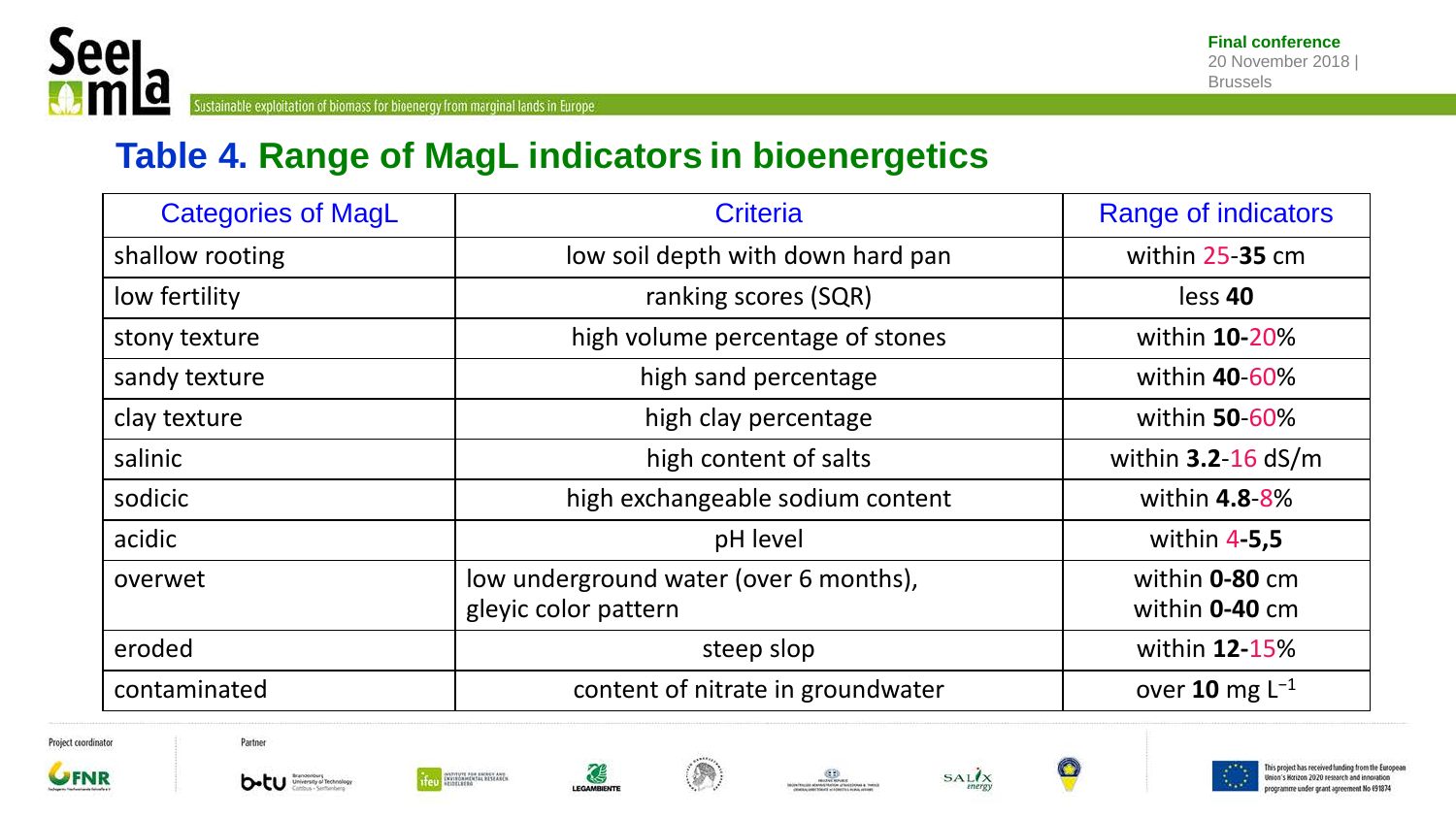

Sustainable exploitation of biomass for bioenergy from marginal lands in Europe

#### **Table 5. Possible MagLs in soil classification of Department of Agriculture, USA**

| Order              | Soil characteristics                                                                                      | % of world area | Involving to<br>bioenergy | Marginality features                         |
|--------------------|-----------------------------------------------------------------------------------------------------------|-----------------|---------------------------|----------------------------------------------|
| <b>Entisols</b>    | Without genetic horizons either young in years or parent material only,<br>some soils occur on steep slop | 16              |                           | Young soils, some suitable for<br>bioenergy; |
| <b>Inceptisols</b> | With only slight profile development (area of mountings, Asia), some<br>rich in humus                     | 9               | Part use                  | Low SQR;<br>Some meet erosion and            |
| <b>Andisols</b>    | Formed on volcanic ash, they have high water-holding capacity, some<br>soils are fertile                  |                 |                           | salinity hazards                             |
| <b>Gelisols</b>    | Tundra soil with slight profile                                                                           | 8,6             | No use                    | Permafrost for 2 years or more               |
| <b>Histosols</b>   | Undergone little profile, thick layer of organic material                                                 |                 | No use                    | Overwetting                                  |
| <b>Aridisols</b>   | With horizon of accumulation carbonate (calcic), gypsum (gypsic),                                         | 12              | Part use                  | Salinity, sodicity, hardpan,                 |
|                    | soluble salts (salic), exchangeable sodium (natric)                                                       |                 |                           | dryness                                      |
| <b>Vertisols</b>   | With more than 30% of clay, shrinking and swelling                                                        | 2,5             | Part use                  | Unfavorable texture                          |
| <b>Molisols</b>    | Best fertile soil                                                                                         |                 | No use                    | Erosion                                      |
| <b>Alfisols</b>    | Higher weathered than molisols, high fertility                                                            | 10              | No use                    | Erosion                                      |
| <b>Ultisols</b>    | Medium fertile, relatively acidic B-horizon                                                               | 9               | Part use                  | Acidity, erosion, low SQR                    |
| <b>Spodosols</b>   | Soils of fir-forest of wet and cold climate, poor fertility                                               | 3               | Part use                  | Acidity, overwetting, low SQR                |
| <b>Oxisols</b>     | Most highly weathered soil of Tropics                                                                     | 8               | Part use                  | Acidity, overwetting                         |
|                    | Whole                                                                                                     | 87              |                           |                                              |

Project coordinator



b.tu *barbadary of Technology* 

TELL DISTURBANCE ASSAULT





**LEGAMBIENTS** 







This project has received funding from the European Union's Horizon 2020 research and innovation programme under grant agreement No 691874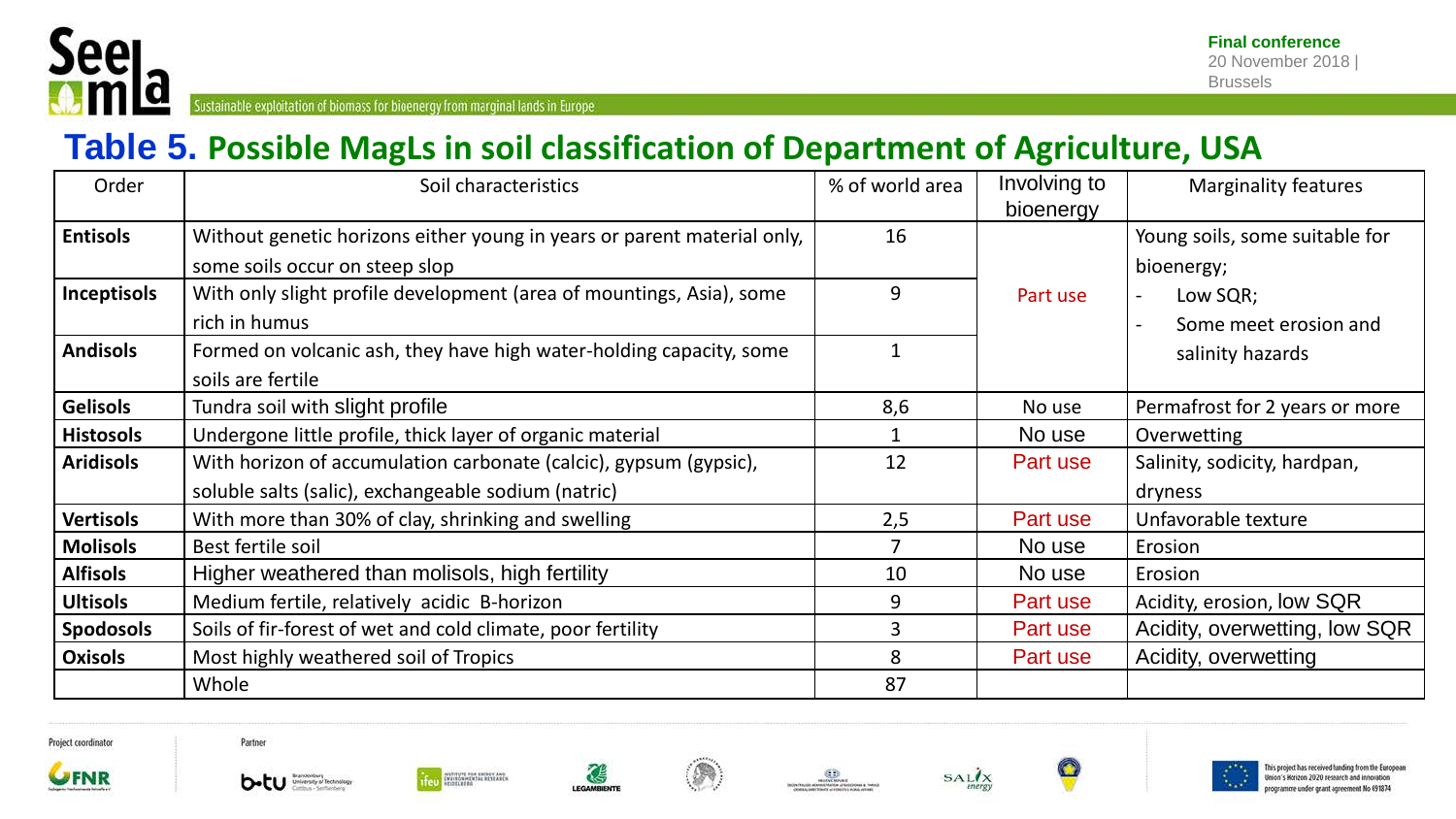

#### **Table 6. Global area and bioenergy potential of marginal lands** (FAO, UNEP, 2014)

|                              |                                          | Area, million | <b>Biomass</b> | <b>Bioenergy</b> |
|------------------------------|------------------------------------------|---------------|----------------|------------------|
| Source                       | Lands included                           | ha            | yield,         | potential,       |
|                              |                                          |               | t/ha/year      | EJ/year          |
| Hoogwijk et al.              | Abandoned agricultural land and          | 430-580       | $1 - 10$       | $8 - 110$        |
| 2003                         | degraded grassland systems               |               |                |                  |
| Tilman et al. 2006           | Agriculturally abandoned and degraded    | 500           | 4.7            | 45               |
|                              | lands                                    |               |                |                  |
| Field et al. 2008            | Abandoned pastoral lands and croplands   | 386           | 3.6            | 27               |
|                              | not in use as urban or forest            |               |                |                  |
| Campbell et al.              | Abandoned pastoral lands and croplands   | 385-472       | 4.3            | $32 - 41$        |
| 2008                         | not in use as urban or forest            |               |                |                  |
| Nijsen et al. 2012           | Based on downscaling of lands classified | 1836          | $2.2 - 10.1$   | 344              |
|                              | in GLASOD database                       |               |                |                  |
| Wicke et al. 2011            | Salt-affected soils (suitable for        | 971           | 3.1            | 56               |
| oject coordinator<br>Partner | woody biomass)                           |               |                |                  |









**LEGAMBIENT** 





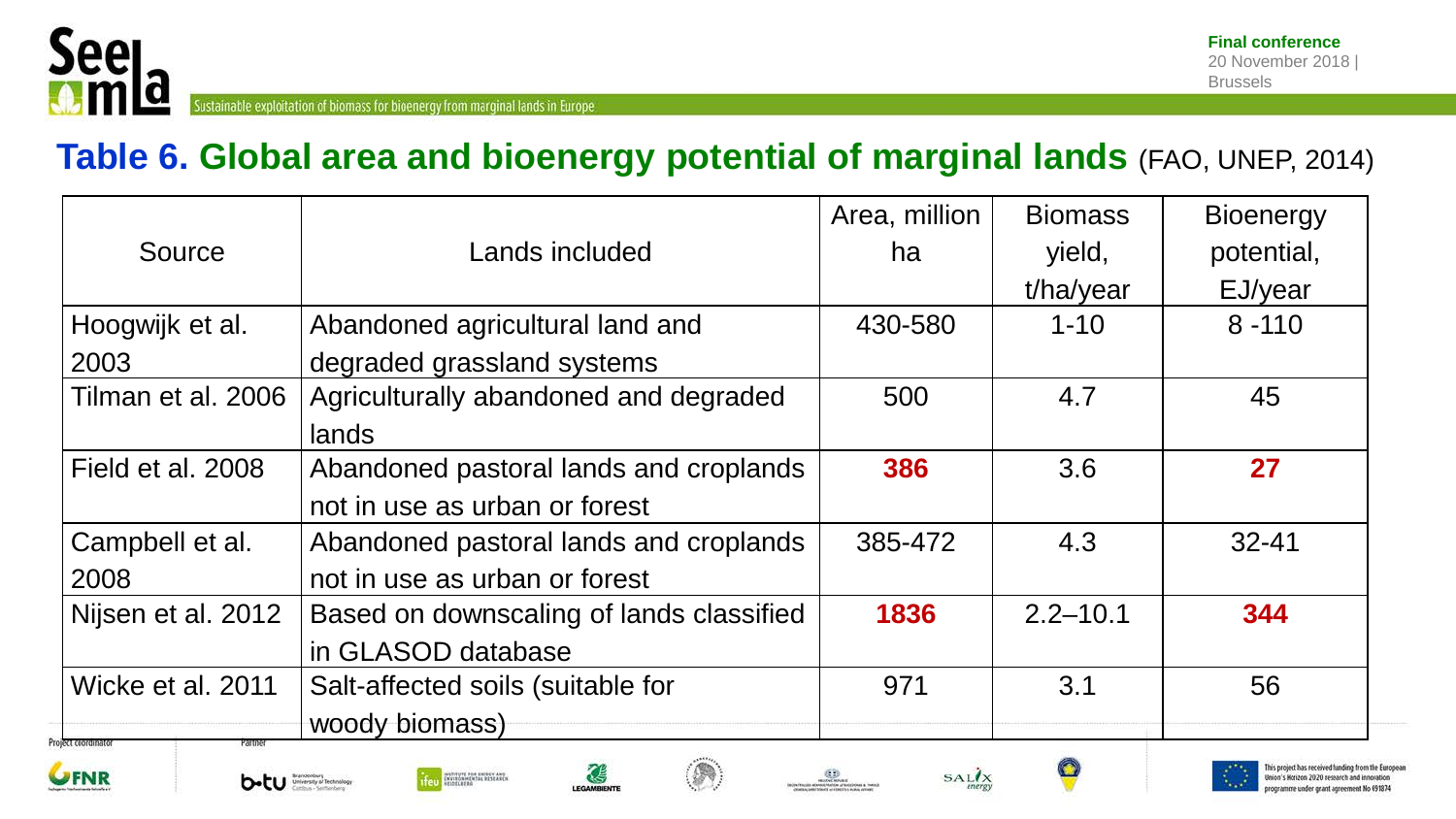

## **Two ways of MagLs definition: 1** – by SQR, Mueller et al. (2007) (SEEMLA approach); **2** – by marginality indicators as separate criteria.





















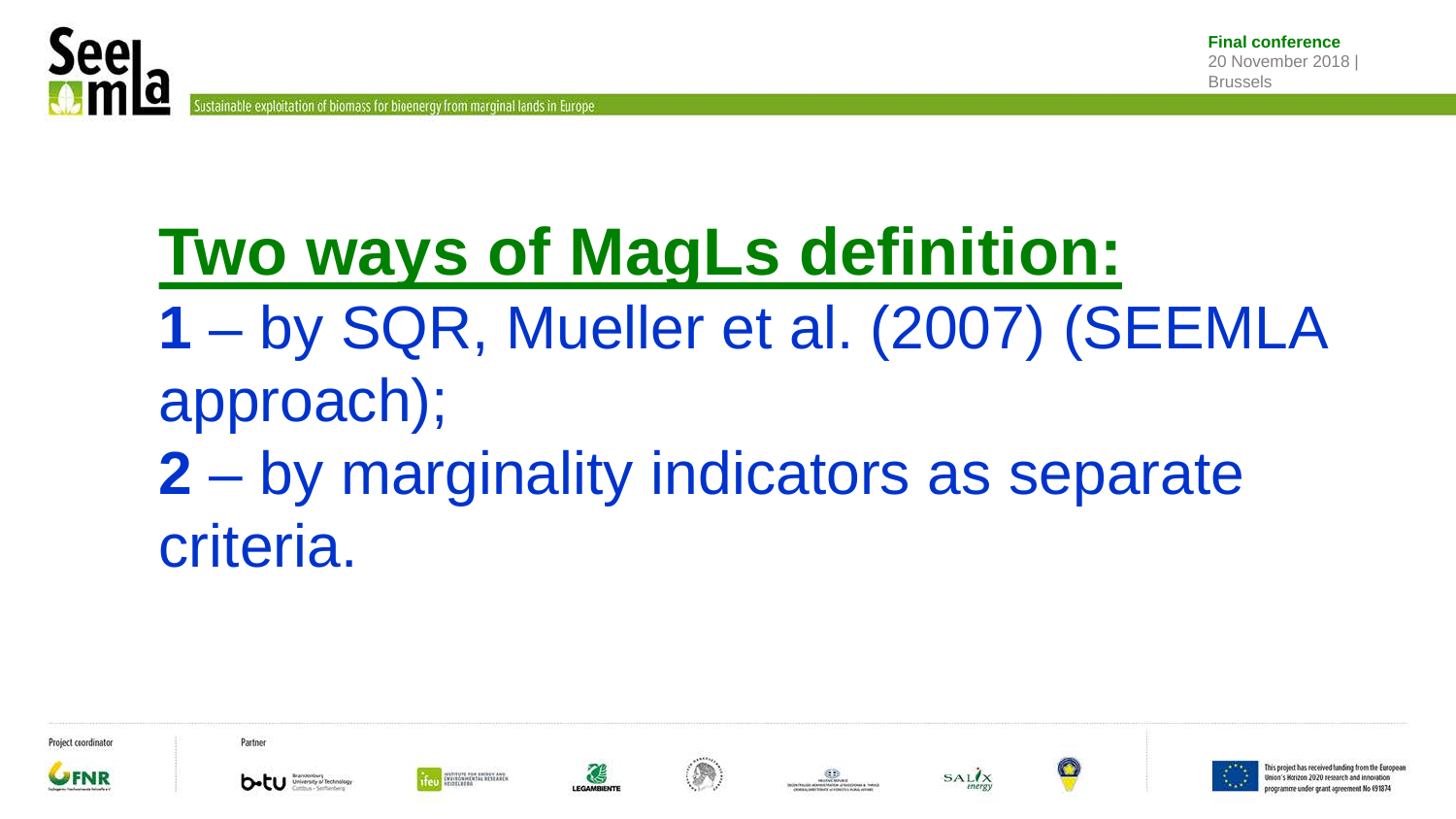

Sustainable exploitation of biomass for bioenergy from marginal lands in Europe

**Figure 4.** SQR rating developed by Mueller et al. (2007)

Project coordinator



Partner







C













This project has received funding from the European<br>Union's Horizon 2020 research and innovation programme under grant agreement No 691874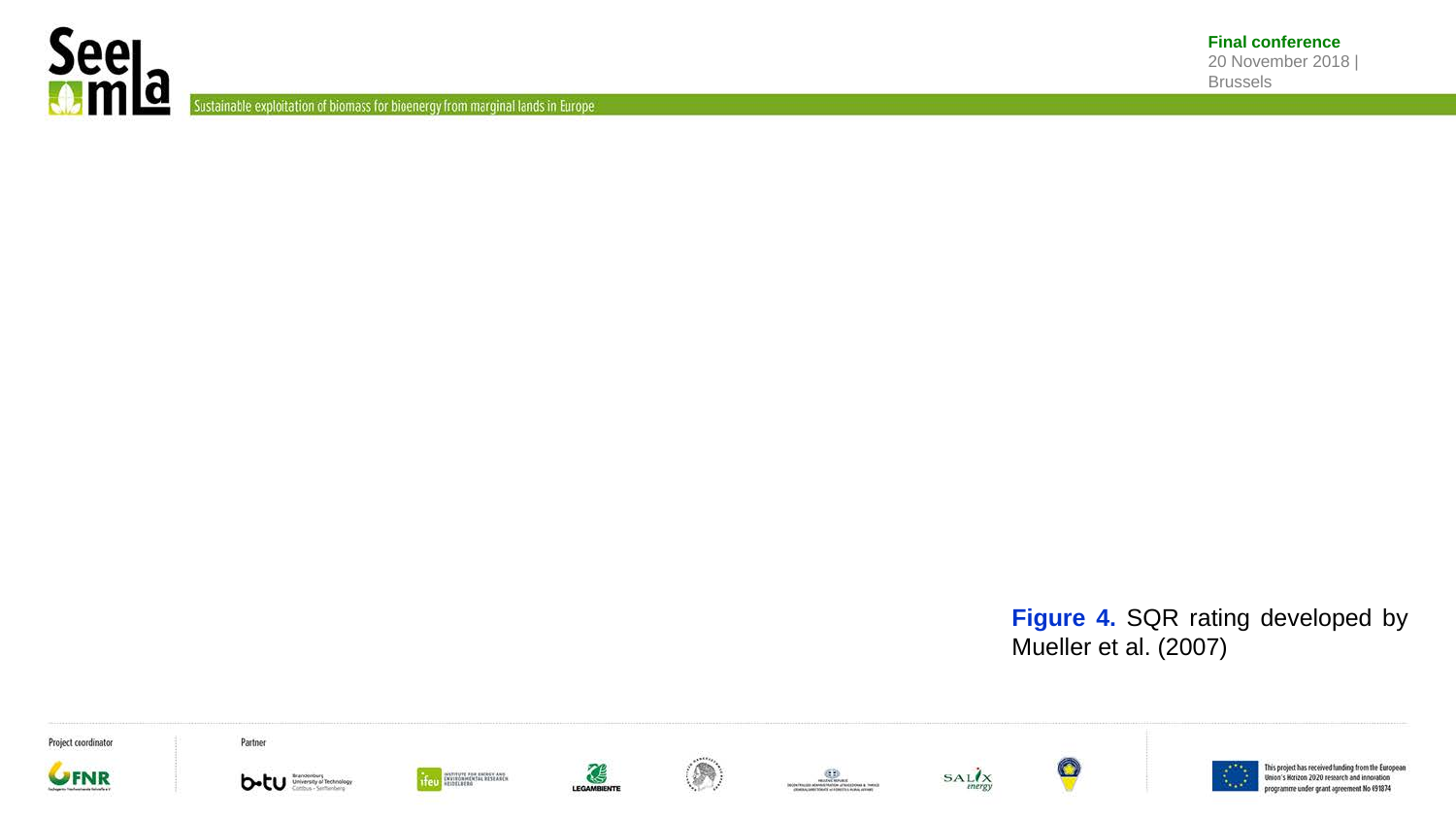

## Uncertainties in SQR methodology:

- required special methodic and complicated in calculation;

- low weight of ecological criteria (overflooding, slope steepness, contamination), including shallow rooting, in definition of marginal value. Ecological criteria are not attributed to soil fertility and must be seen as individual factors;

- best way applied to arable lands and can be the reason for the deviation of soil boundaries in the case of overall mapping of MagLs;

- not allow determining suitable bioenergy crop for MagL's practice;

- rang of SQR score is often indefinite in terms of bioenergy crops potential.





Partner









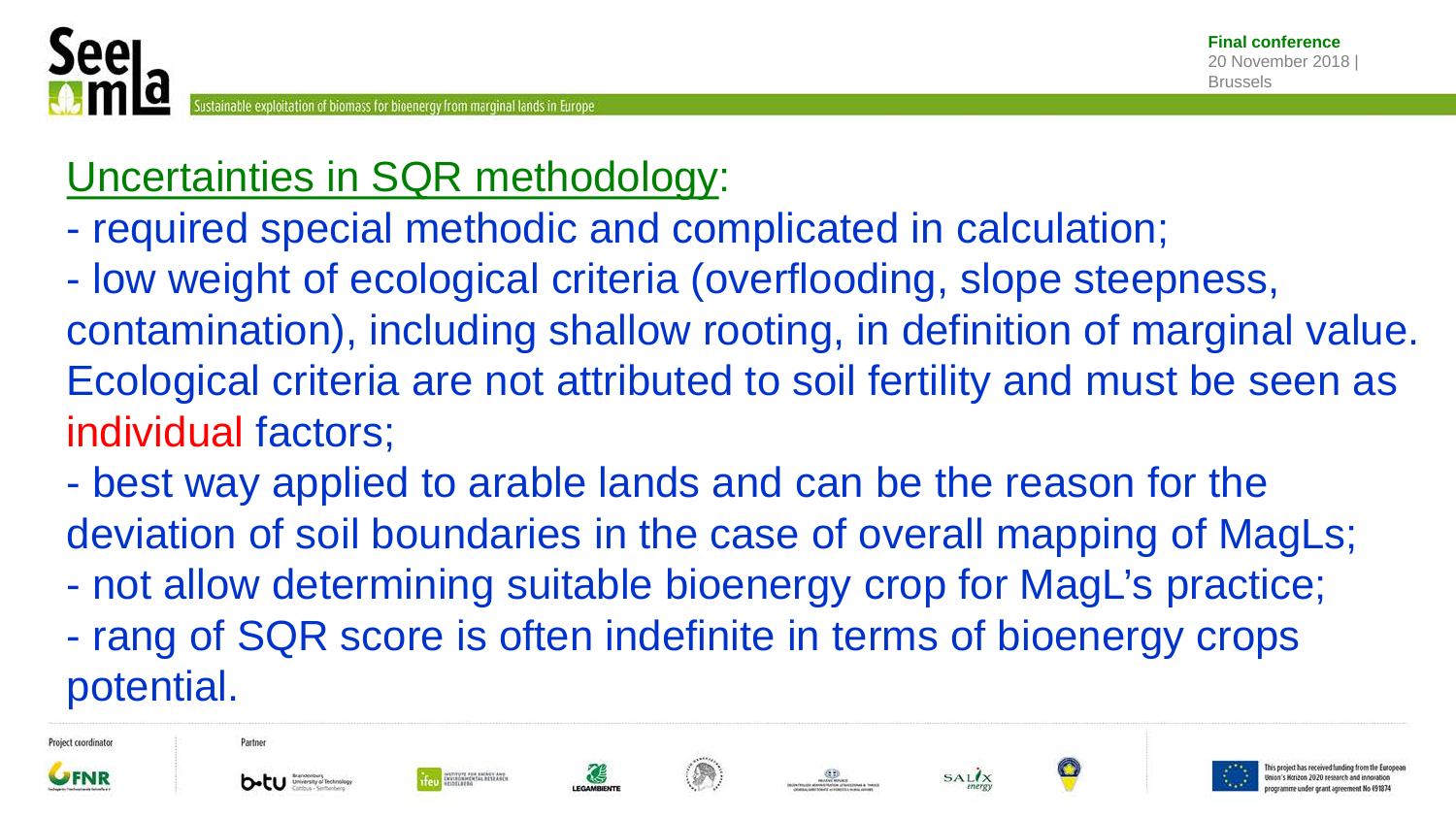

**Final conference** 20 November 2018 | Brussels



Pilot site in early March 2018

## **SQR = 40**



Pilot site at the beginning of April 2018



Pilot site at the beginning of May 2018

Project coordinator



Partner



















project has received funding from the Eu nion's Horizon 2020 research and innovati gramme under grant agreement No 69187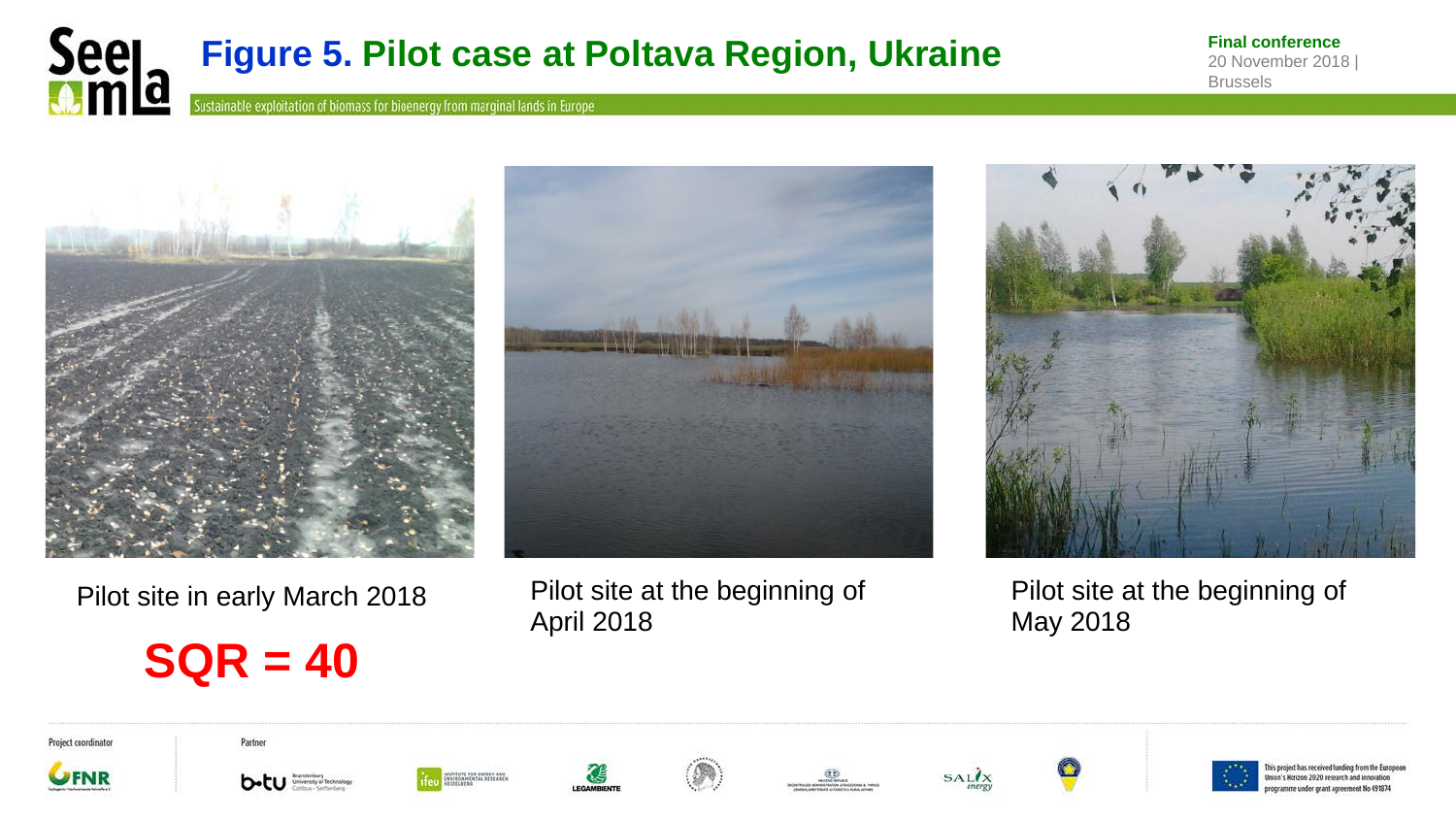

## Uncertainties and advantages of individual criterion methodology of MagLs definition:

- limited information for identification the rang of marginality indicators. It can be a reason for deviation of MagLs boundaries;

- weight of ecological indicators in MagLs definition is increased;
- better adopted for definition the overall area of MagLs. Allow proper extending boundaries over arable lands and pastures area; - not require unified complicated methodology for soil samples analysis;
- easier adopted by stakeholders and thus of higher practical value





Partne













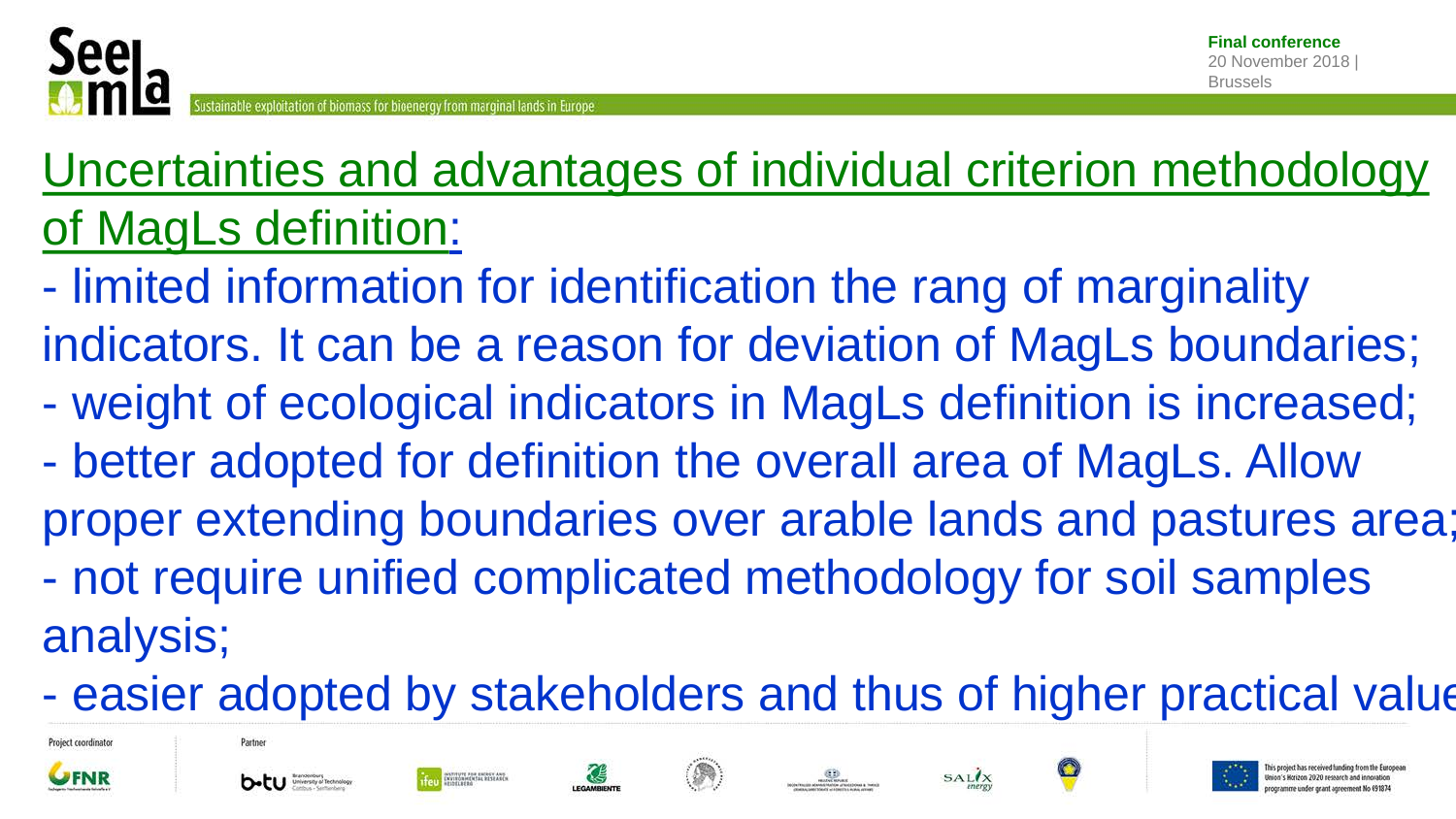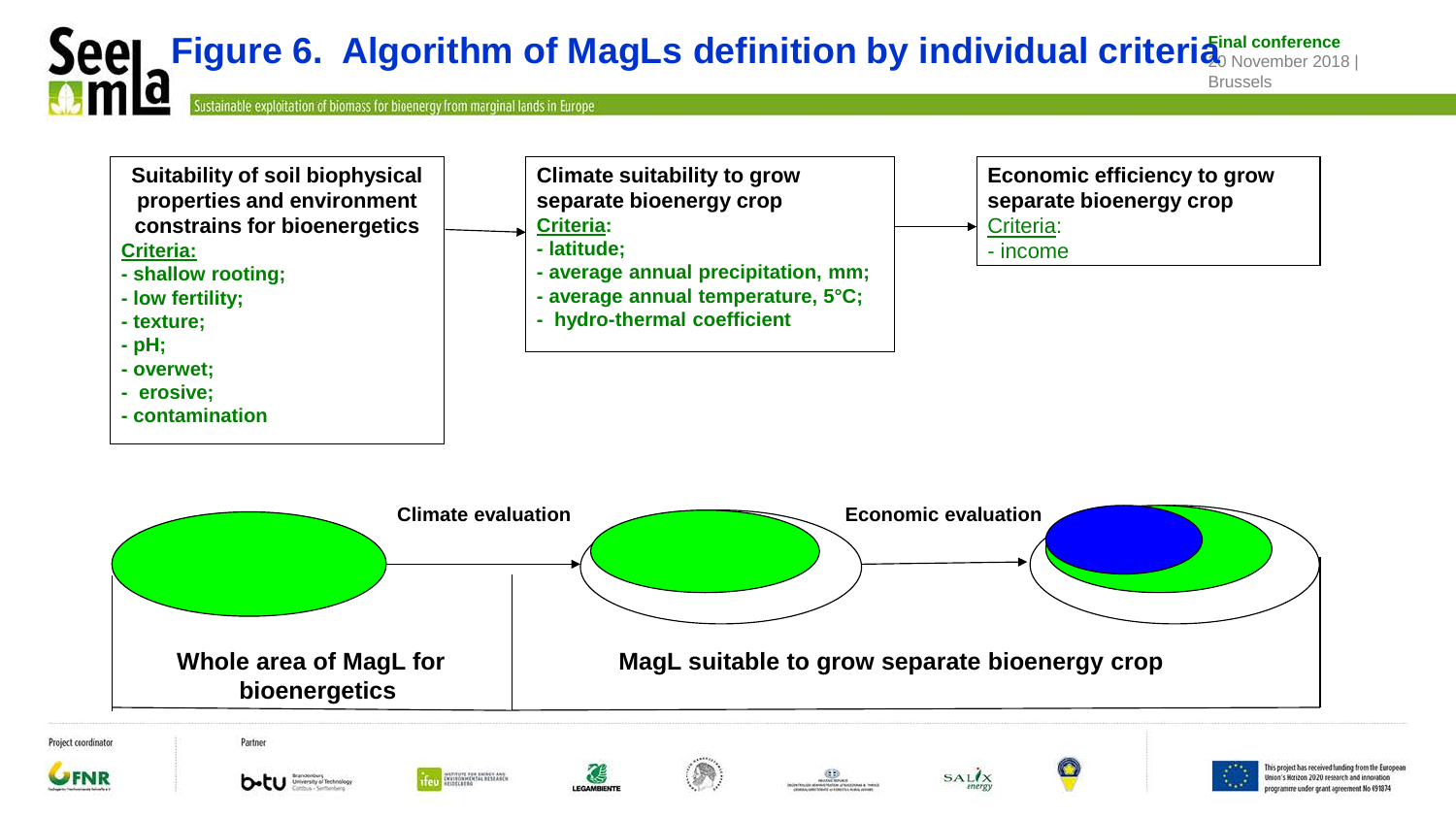

Sustainable exploitation of biomass for bioenergy from marginal lands in Europe

#### **Table 7. Matrix of bioenergy crops suitable to MagLs in Europe**

|                                     |                                         | <b>Mediterranean</b><br>P=300-500 mm<br>$T=14-17$ °C<br>$HTC = 0.3 - 0.5$ | <b>Maritime</b>                                                |                                                                |                                        |  |  |
|-------------------------------------|-----------------------------------------|---------------------------------------------------------------------------|----------------------------------------------------------------|----------------------------------------------------------------|----------------------------------------|--|--|
| <b>Categories of</b><br><b>MagL</b> | <b>Marginality</b><br><i>indicators</i> |                                                                           | 1000-700 mm; 10-15°C<br>$HTC = 1.5 - 2$                        | 700-600 mm; 8-10°C<br>$HTC = 0.8 - 1.5$                        | 600-300 mm; 2-8°C<br>$HTC = 0.8 - 0.5$ |  |  |
| shallow rooting                     | within $25-35$ cm                       | Pine, Switchgrass                                                         | Pine, Switchgrass                                              | Pine, Switchgrass                                              | Pine, Switchgrass                      |  |  |
| low fertility                       | SQR scores $\leq 40$                    | Black locust, Pine,<br>Switchgrass                                        | Willow, Poplar, Black locust, Pine,<br>Miscanthus, Switchgrass | Willow, Poplar, Black locust, Pine,<br>Miscanthus, Switchgrass | Black locust, Pine,<br>Switchgrass     |  |  |
| stony texture                       | stones 10-20%                           | <b>Black locust, Pine</b>                                                 | Willow, Poplar, Black locust, Pine                             | Willow, Poplar, Black locust, Pine                             | <b>Black locust, Pine</b>              |  |  |
| sandy texture                       | sand 40-60%                             | Black locust, Pine,<br>Switchgrass                                        | Willow, Poplar, Black locust, Pine,<br>Miscanthus, Switchgrass | Willow, Poplar, Black locust, Pine,<br>Miscanthus, Switchgrass | Black locust, Pine,<br>Switchgrass     |  |  |
| clay texture                        | clay 50-60%                             | Black locust, Pine,<br>Switchgrass                                        | Black locust, Pine, Miscanthus,<br>Switchgrass                 | Poplar, Black locust, Pine,<br>Miscanthus, Switchgrass         | Black locust, Pine,<br>Switchgrass     |  |  |
| salinic                             | salts $3.2 - 16$ dS/m                   | Black locust, Pine,<br>Switchgrass                                        | Poplar, Black locust, Pine,<br>Miscanthus, Switchgrass         | Poplar, Black locust, Pine,<br>Miscanthus, Switchgrass         | Black locust, Pine,<br>Switchgrass     |  |  |
| sodicic                             | exchange sodium<br>$4.8 - 8%$           | Black locust, Pine,<br>Switchgrass                                        | Black locust, Pine, Miscanthus,<br>Switchgrass                 | Black locust, Pine, Miscanthus,<br>Switchgrass                 | Black locust, Pine,<br>Switchgrass     |  |  |
| acidic                              | pH 4-5,5                                | Black locust, Pine,<br>Switchgrass                                        | Willow, Poplar, Black locust, Pine,<br>Switchgrass             | Willow, Poplar, Black locust, Pine,<br>Switchgrass             | Black locust, Pine,<br>Switchgrass     |  |  |
| overwet                             | und.water 0-80cm<br>gleyic $0-40$ cm    | Pine, Switchgrass                                                         | Willow, Poplar, Pine, Miscanthus,<br>Switchgrass               | Willow, Poplar, Pine, Miscanthus,<br>Switchgrass               | Pine, Switchgrass                      |  |  |
| eroded                              | slop 12-15%                             | Pine, Switchgrass                                                         | Poplar, Black locust, Pine,<br>Miscanthus, Switchgrass         | Black locust, Pine, Miscanthus,<br>Switchgrass                 | Pine, Switchgrass                      |  |  |
| contaminated                        | over 10 mg $L^{-1}$                     | Black locust, Pine,<br>Switchgrass                                        | Willow, Poplar, Black locust, Pine,<br>Miscanthus, Switchgrass | Willow, Poplar, Black locust, Pine,<br>Miscanthus, Switchgrass | Black locust, Pine,<br>Switchgrass     |  |  |

Project coordinator







Œ

LEGAMBIENTE









This project has received funding from the European

Union's Horizon 2020 research and innovation programme under grant agreement No 691874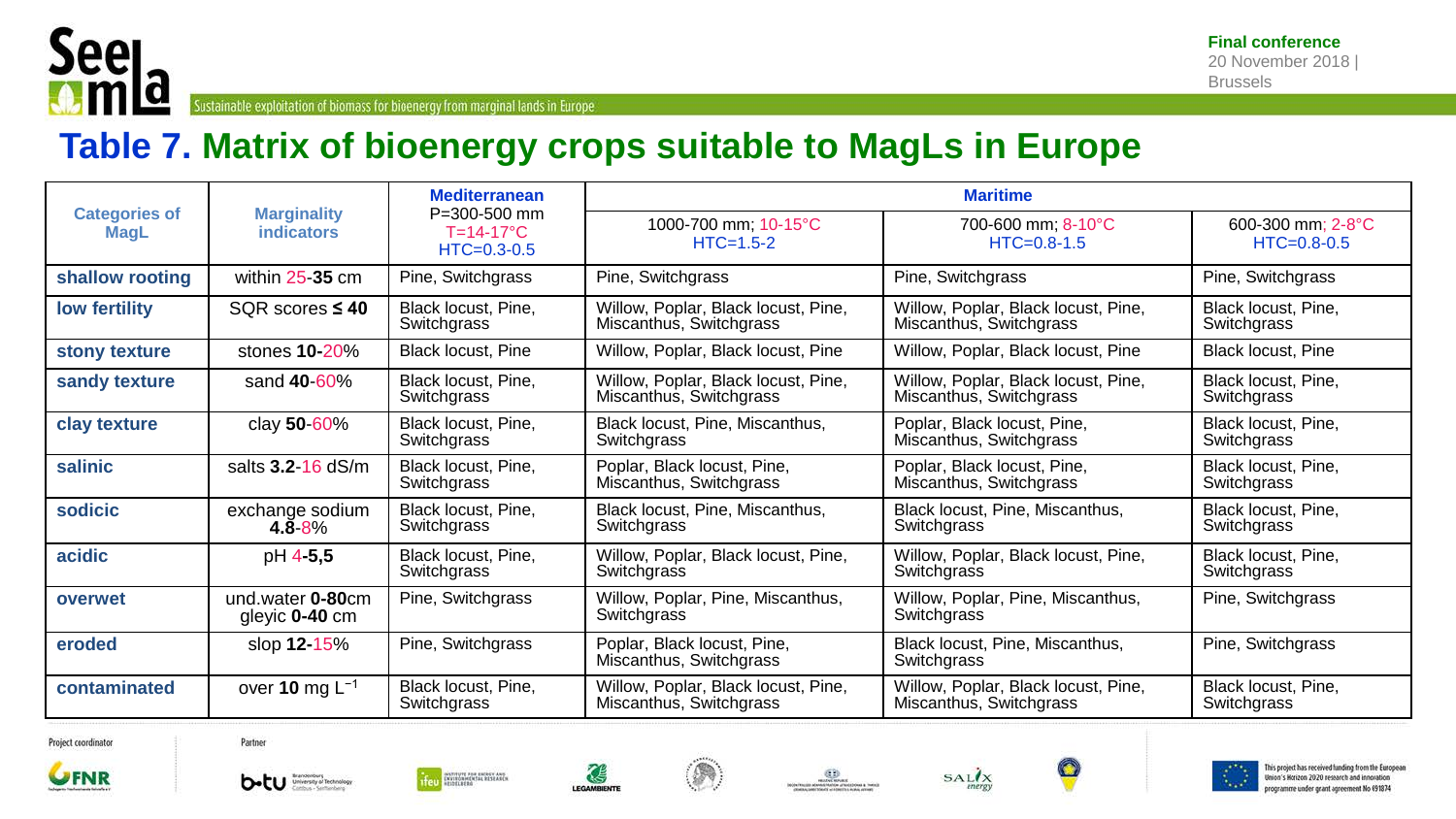## **Conclusions**:

1 – SQR methodology requires improvements in terms of increasing value of ecological indicators, giving them status of individual criteria;

2 – IT computer programme must reflect this individual approach in terms of ecological indicators;

- 3 To increase precision of marginality indicators, more data are required;
- 4 Climatic and economic features are beyond this methodology and measures to depict this criteria would be topical;
- 5 To involve economic criteria to marginality evaluation, next step are important:

 - soil productivity have to be evaluated by unified index – yield of dry matter per hectare presented in ton of carbon;

 - create data bank of prices for one ton of carbon per hectare of soils across Europe.





Partner